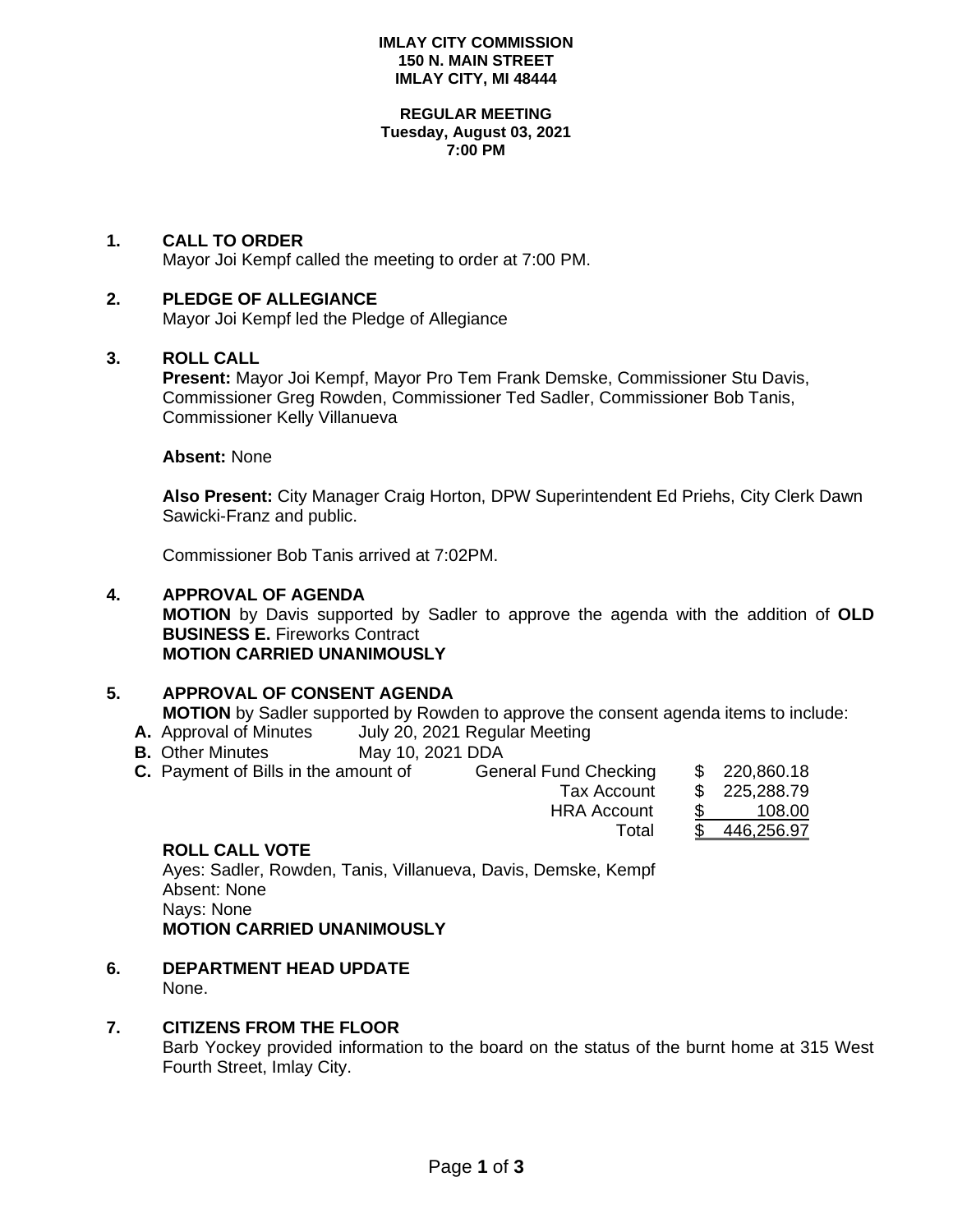#### **REGULAR MEETING Tuesday, August 03, 2021 7:00 PM**

# **8. OLD BUSINESS**

# **A. SOLID WASTE & RECYCLING SERVICES**

- **1.** Priority Waste
- **2.** J & J Disposal

Both Priority Waste and J & J Disposal expanded on their bid proposals that were presented previously at the formal bid opening and the Imlay City Commissioners asked questions and got some clarification on specifics. This will be on the Tuesday, August 17, 2021 agenda for approval of a solid waste and recycling services contract.

## **B. REAPPOINT KELLY VILLANUEVA TO PARK AND RECREATION COMMISSION**

 **MOTION** by Davis supported by Tanis to reappoint Kelly Villanueva to the Parks and Recreation Commission for a term of two years ending in June of 2023. **MOTION CARRIED UNANIMOUSLY**

# **C. PARADE PERMIT-SESQUICENTENNIAL CELEBRATION**

**MOTION** by Davis supported by Tanis to approve the Sesquicentennial Celebration Parade permit for Saturday, August 14, 2021 as presented.

# **MOTION CARRIED UNANIMOUSLY**

# **D. SPECIAL EVENT APPLICATION-SESQUICENTENNIAL CELEBRATION**

**MOTION** by Davis supported by Sadler to approve the Special Events Application submitted for the City of Imlay City's Sesquicentennial Celebration to be held Friday, August 13, 2021 12:00PM – 1:00AM and Saturday, August 14, 2021 10:00AM-1:00AM.

# **MOTION CARRIED UNANIMOUSLY**

# **E. FIREWORKS CONTRACT**

**MOTION** by Davis supported by Demske to approve the Fireworks Contract Agreement presented from Wolverine Fireworks Display, Inc. with changes.

### **ROLL CALL VOTE**

Ayes: Davis, Demske, Rowden, Sadler, Tanis, Villanueva, Kempf

Absent: None

Nays: None

**MOTION CARRIED UNANIMOUSLY**

# **9. NEW BUSINESS**

# **A. 315 W FOURTH STREET LETTER**

Discussion regarding the notification letter that was sent from Dangerous Building Hearing Officer, Gerome L Edwards in reference to the home at 315 W Fourth Street, Imlay City, Parcel #I20-01-900-000-00.

**NO MOTION, INFORMATIONAL ONLY**

# **B. JOB DECRIPTION – SCHOOL RESOURCE OFFICER**

**MOTION** by Davis supported by Sadler to approve the School Resource Officer Job Description as presented.

**MOTION CARRIED UNANIMOUSLY**

**C. REVIEW OF LAW ENFORCEMENT SERVICES FOR IMLAY CITY COMMUNITY SCHOOLS MOTION** by Davis supported by Demske to approve the City of Imlay City Agreement for Law Enforcement Services-School Resource Officer (SRO) with the Imlay City Community Schools District for 2021-2022 as presented.

**MOTION CARRIED UNANIMOUSLY**